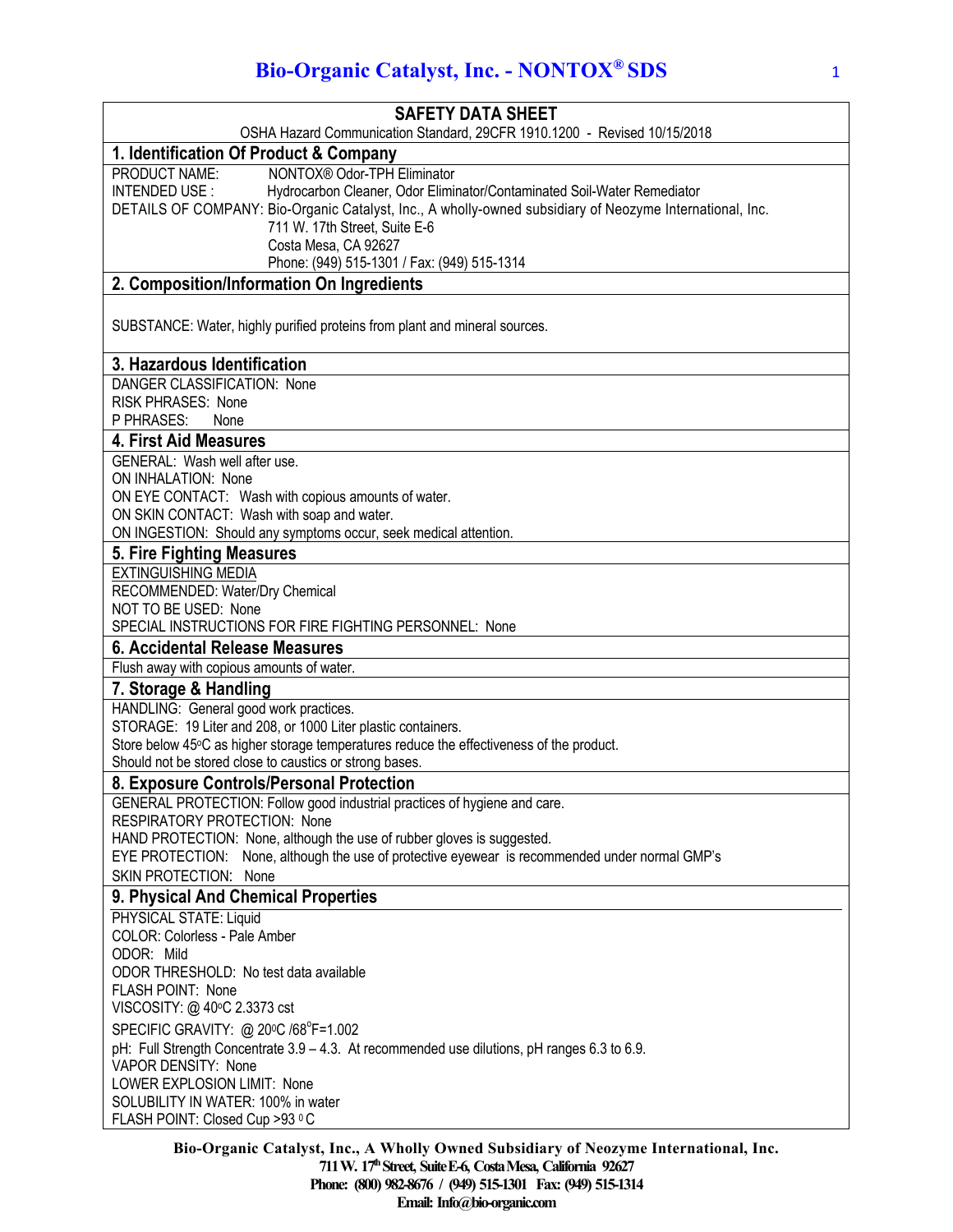FLAMMABILITY (Solid, Gas): None

FLAMMABLE LIMITS IN AIR LOWER: No test data available.

UPPER: No test data available.

AUTO IGNITION TEMPERATURE: No test data available.

VAPOR PRESSURE: < 0.01 mmHg @ 20°C *Calculated*

BOILING POINT (@760 mmHg): > 1000C

VAPOR DENSITY (air = 1): >1 *Calculated*

FREEZING POINT: See Pour Point

MELTING POINT: Not applicable

POUR POINT: 2.220C or (+28 0F)

SOLUBILITY IN WATER (by weight): Completely soluble.

DECOMPOSITION TEMPERATURE: No test data available

# **10. Stability & Reactivity**

NO KNOWN REACTION TO OCCUR

CONDITIONS TO AVOID: Temperatures above 45°C., pH below 2.5 and above 11 will affect the quality and condition of the product. Strong caustics and strong bases may affect the quality and condition of the product.

#### **11. Toxicological Information**

ORAL LD50**:** Levels of 5,000 mg/kg: No Effects.

OCULAR: Primary Ocular-Albino Rabbits-Levels of 1,000 mg/kg for 24 hours: No effects; Non-Toxic; "No Warning Required". ACUTE TOXICITY**:** LC50-Level of 10,000 mg/kg: No effects after 168 hours; Non-Toxic; "No Warning Required."

SKIN TESTS: Draize Test-Dermal score of .38; Non Irritant; "No Warning Required." Repeated Insult Patch - No indication of irritation or sensitization; Non Irritant; "No Warning Required."

INHALATION TESTS**:** Results. No possibility of Irritation; Non Irritant; "No Warning Required."

LONG-TERM STUDIES**:** No recorded side effects since 1971.

## **12. Ecological Information**

This is a totally safe and efficient biocatalytic degrader of organic waste materials. The product causes contaminants and other organic matter to eventually biodegrade, thus returning to carbon dioxide and water. When disposed of in sewage and drainage systems, the product aids in the breakdown of pollutants such as oil.

OECD BIODEGRADATION TESTS: For this family of materials: OECD Guideline for Testing of Chemicals, 302 B, Inherent Biodegradability: Zahn-Wellens/EMPA-Test Adopted: July 17, 1992, as well as German Standard Procedures for Water, Waste Water and Sludge Testing, Test procedure with water organisms (Group L) Determination of the biodegradability, Static Test (L25),DIN 38 412, Part 25

BIODEGRADATION EXPOSURE TIME METHOD: > 58% -48 HRS OECD 302B TEST

Closed Bottle Ready Biodegradability Test Reference: Environmental Protection Agency - Toxic Substances Control Act, Code of Federal Regulations Title 40, part 796, section 3200 (40 CPR 796.3200)

BIODEGRADATION EXPOSURE TIME METHOD: > 75%-28 Days

ENVIRONMENTAL FATE**:** Persistence and Degradability: The material is readily biodegradable. Passes OECD test(s) for ready biodegradability.

ECOTOXICITY: The material is non-toxic to aquatic organisms on an acute basis (LC50/EC50 between 1 and 10 mg/L in the most sensitive species tested).

FISH ACUTE & PROLONGED TOXICITY: For this family of materials: LC50, fathead minnow (Pimephales promelas), static, 96 hrs. 100% survival rate at 1ppm

AQUATIC INVERTEBRATE ACUTE TOXICITY**:** EC50, water flea Daphnia magna, 48 hrs, Toxicity: Not Detected. TOXICITY TO MICRO-ORGANISMS: EC50 Vibrio fischeri (Photobacterium phosphoreum), P seudokirchner¡ella subcapitata (Selen astrum capricornutum) Toxicity: Not Detected.

MUTAGENICITY TEST**:** The organisms *P. subcapitata* and *D. magna* are continental water organisms. *V. fischeri* is an organism that can be involved for both continental water and marine water samples. *Salmonella typhimurium* is an organism to evaluate sweet water and its results can be applied to the environment and extrapolated to humans.

*Salmonella typhimurium:* Mutagenicity: Not Detected

MARINE ACUTE TOXICITY**:** The marine invertebrate species, *Mysidopsis bahia (Americamysis bahia)* and the marine vertebrate species, *Menidia beryllina* were used in the tests. For the marine invertebrate species,48-Hour Acute *Mysidopsis bahia* survival test results : LC-50 -316.23 (ppm), The 96-Hour LC-50 (concentration at which 50% mortality is expected to occur) *Menidia beryllina* survival data was 203.04 (ppm)

## **13. Disposal Considerations**

"IN ACCORDANCE WITH NATIONAL AND LOCAL LAWS AND PRACTICES" Flush down sewage or drainage systems with copious amounts of water.

> **Bio-Organic Catalyst, Inc., A Wholly Owned Subsidiary of Neozyme International, Inc. 711 W. 17thStreet, SuiteE-6, CostaMesa, California 92627 Phone: (800) 982-8676 / (949) 515-1301 Fax: (949) 515-1314 Email:** Info@bio-organic.com